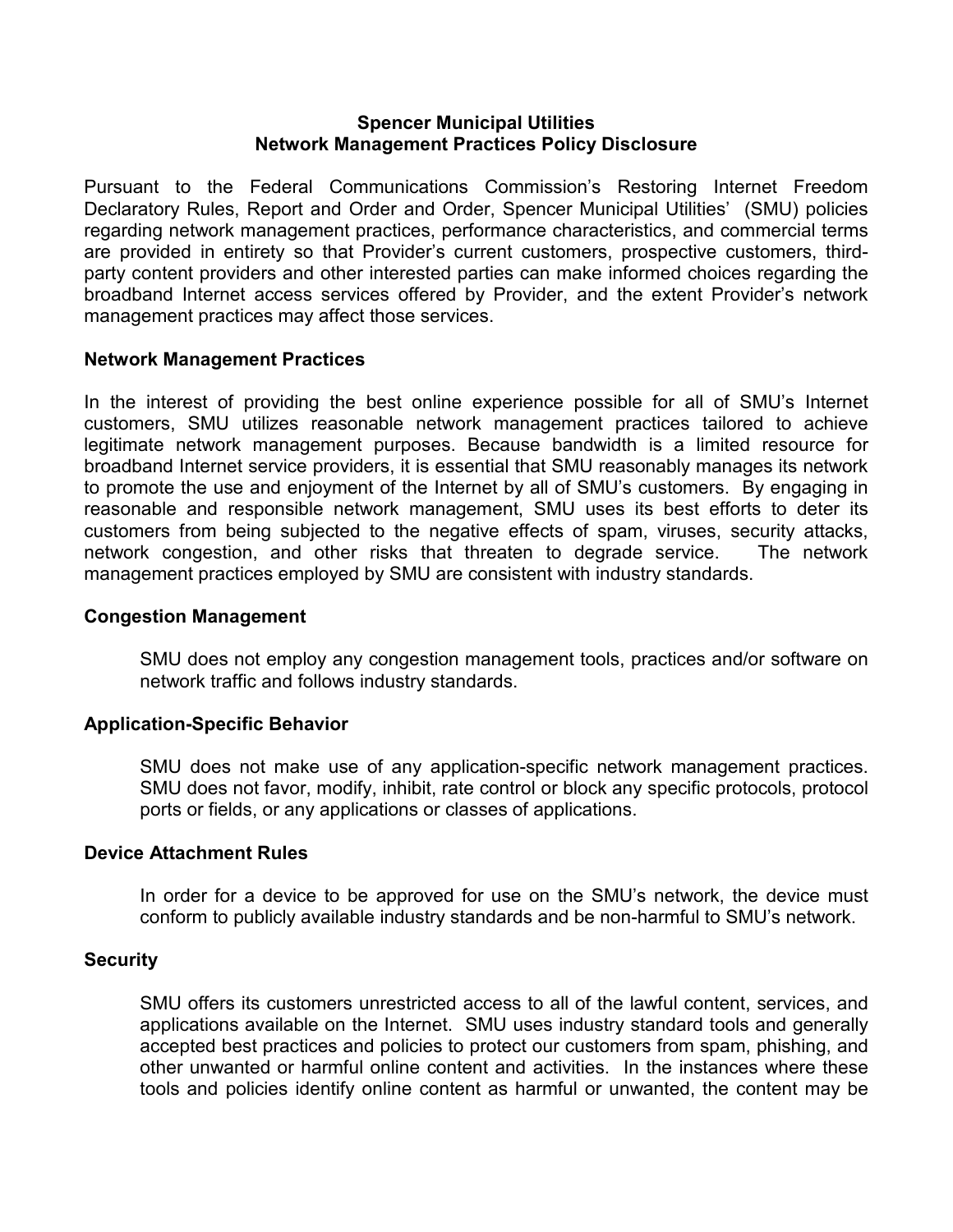prevented from reaching customers, or customers may be permitted to identify or inspect content to determine if it is harmful or unwanted.

### **Performance Characteristics**

SMU offers broadband Internet access service via DSL, FTTH and HFC.

The advertised speed of SMU's Internet service is the maximum speed achievable with the technology utilized by SMU. While the maximum advertised speed is attainable for end users, several factors may affect the actual speed of SMU's Internet service offerings, including, but not limited to: the distance of the consumer's home or office from SMU's central office (*i.e*., the further away the customer is from the central office, the slower the broadband speed), the end user's computer, modem or router, activity during peak usage periods, and other Internet traffic as well as a wired or wireless connection.

Based on internal testing, the mean upload and download speeds are 50 and 10. Speeds are between the SMU central office and the end user. Speeds from SMU's central office and the internet backbone may vary based on other provider's networks. The expected latency of our service is 50ms or less.

The actual speeds achieved with SMU's Internet service offering make SMU's Internet service suitable for real-time applications, such as Voice over Internet Protocol ("VoIP").

SMU offers the following specialized services: VoIP with no anticipated effect on broadband services.

# **Commercial Terms**

Refer to our Communications Policy for Commercial Terms: <https://smunet.net/communications/>

# **Pricing**

In order to meet the usage and budgetary needs of all of our customers, SMU offers a wide selection of broadband Internet access plan options, including promotional offerings, bundled service choices, and ala carte alternatives.

To see SMU's current promotions and pricing on broadband Internet access service, please visit our website www.smunet.net, or call 712-580-5800 to speak with a customer service representative.

### **Early Termination Fees**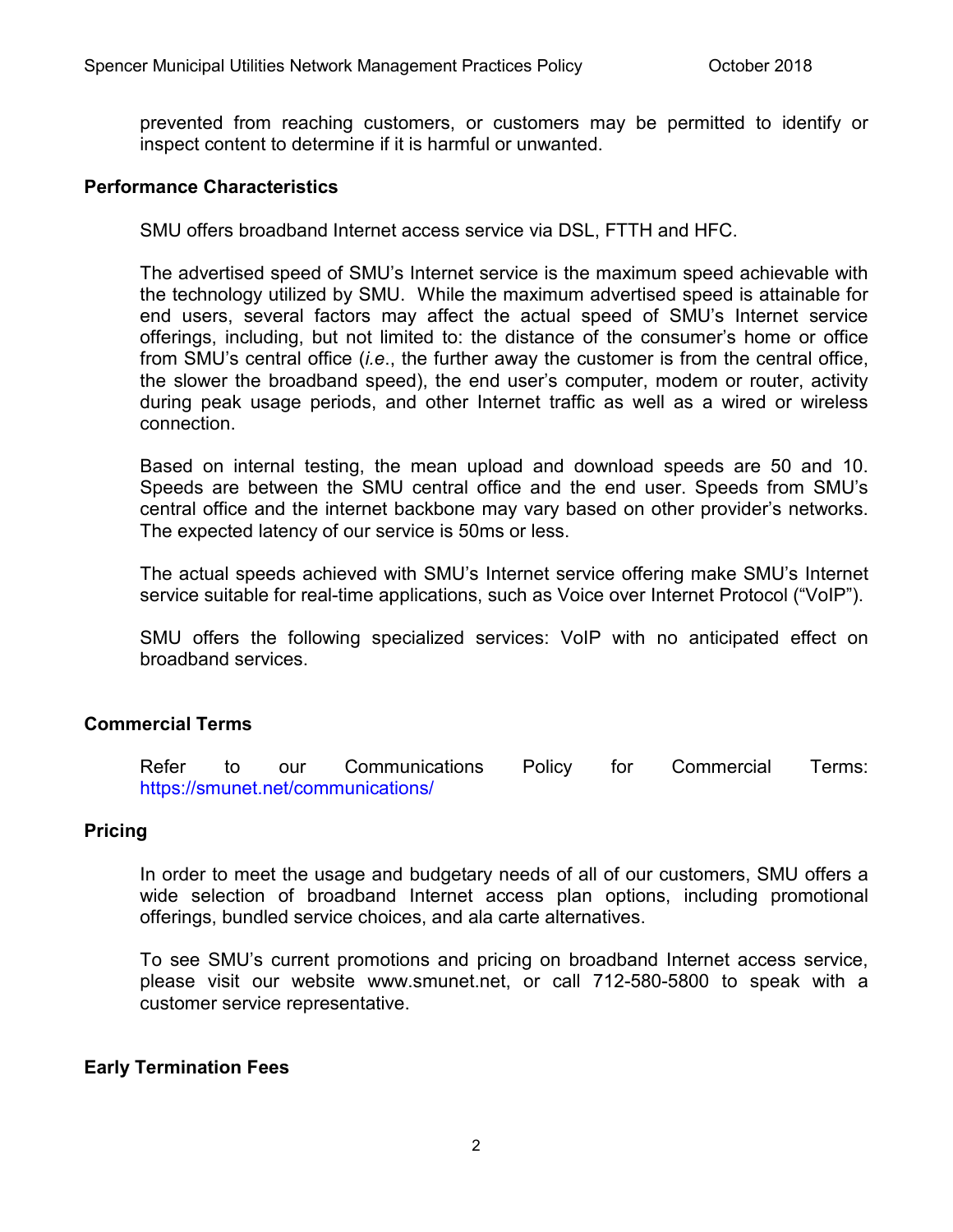Refer to our Communications Policy for Early Termination Fees: https://smunet.net/communications/

### **Usage-Based Fees**

SMU's Internet service is priced on a flat-fee basis (plus taxes). SMU does not charge end users a usage-based fee for Internet service.

### **Privacy Policy**

SMU affords full access to all lawful content, services and applications available on the Internet and does not routinely monitor, inspect or store the network activity and traffic of its Internet service users. However, SMU reserves the right to monitor bandwidth, usage, transmissions and content for purposes of protecting the integrity of the network and Provider's Internet access service through reasonable network management practices.

SMU may collect equipment information to identify the equipment customer is using on the network, including, but not limited to: equipment type, serial number, settings, configuration and software. SMU may also collect performance information to examine the operation of the equipment, services and applications the customer may use on the network, including, but not limited to: IP addresses, URLs, data transmission rates and latencies, location information, security characteristics, and information about the amount of bandwidth and other network resources customer is using in connections with uploading, downloading or streaming data to and from the Internet.

Network traffic, activity, performance information, and equipment information monitored or collected by SMU is done so for the sole purpose of reasonable network management purposes.

SMU is required to comply with relevant laws, regulations and judicial orders. Information covered under this Privacy Policy, as well as other categories of information, may be disclosed to third parties if SMU determines, in its sole discretion, that such a disclosure is necessary or required. SMU may also disclose this information if, in its sole discretion, such a disclosure is necessary or required to protect our interests or the interests of our customers. SMU may also disclose this information in connection with the sale of our business.

SMU's network management practices as discussed herein are intended solely to provide the best online experience possible for all of SMU's customers by safeguarding our network and its users from spam, viruses, phishing, and other unwanted or harmful online content and activities. SMU's network management practices are not intended, nor implemented, to block consumers from accessing the content and applications of their choice, deprive consumers of their entitlement to competition, or discriminate against or in favor of certain network traffic. End users with questions, concerns or